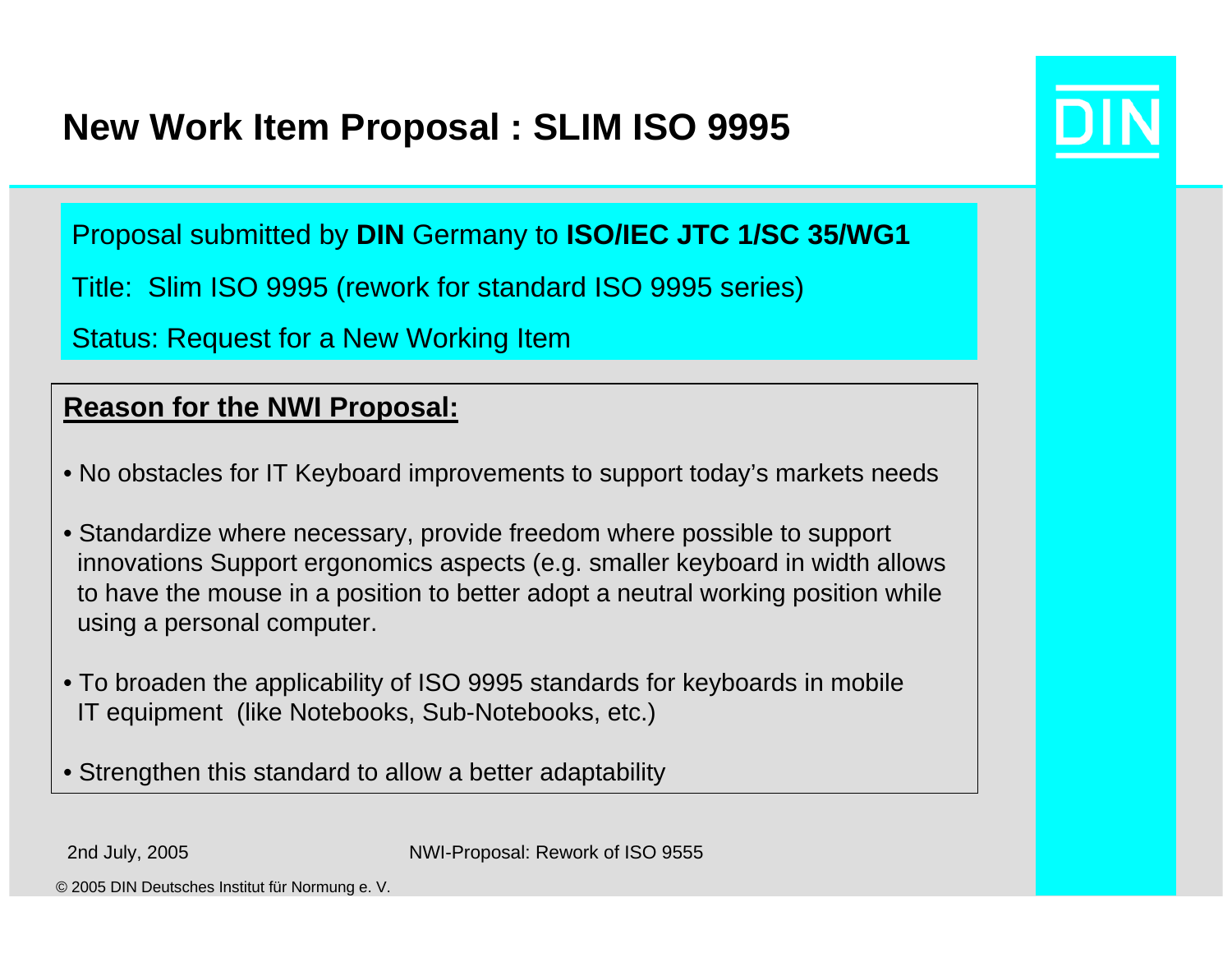# **NWI Proposal: Rework of ISO 9995**

**Items to be presented:**

- $\bullet$ **ISO 9995 - current situation**
- **Today's Market Needs**
- **What if … ?**
- $\bullet$ **Desired Keyboard Standard**

2nd July, 2005 NWI-Proposal: Rework of ISO 9555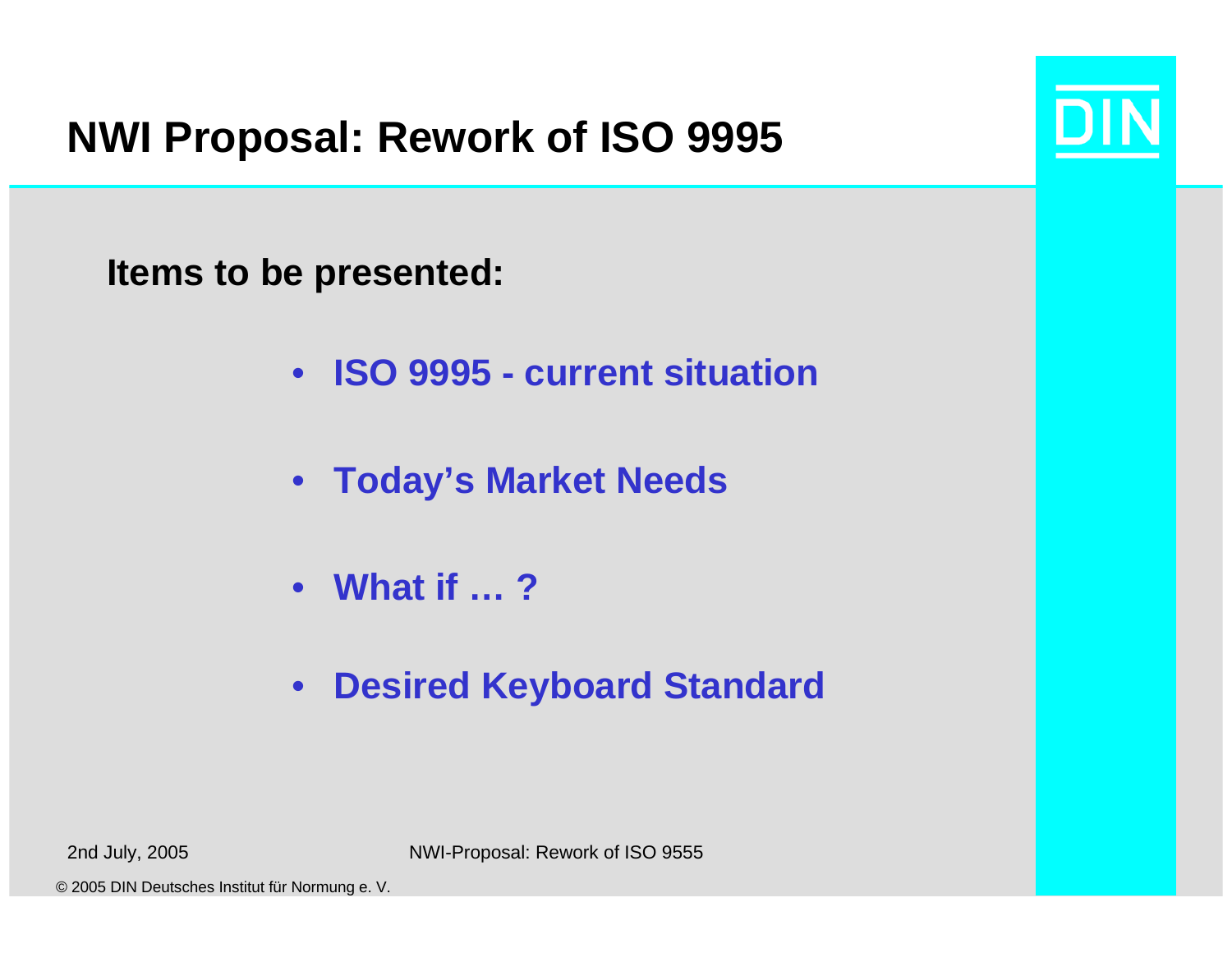## **ISO 9995 – current situation**



### **ISO 9995 – Keyboard layouts for text / office systems**

with sub-parts

- Part 1 = General Principles governing keyboard layouts
- Part 2 = Alphanumeric section
- Part 3 = Complementary layout and alphanumeric zone
- Part 4 = Numeric section
- Part 5 = Editing section
- $\bullet~$  Part  $6$  = Function <code>section</code> (merge with part 5 due to overlapping information)
- Part 7 = Symbols used to represent functions
- Part 8 = Allocation of letters to the keys of a numeric keypad

2nd July, 2005 NWI-Proposal: Rework of ISO 9555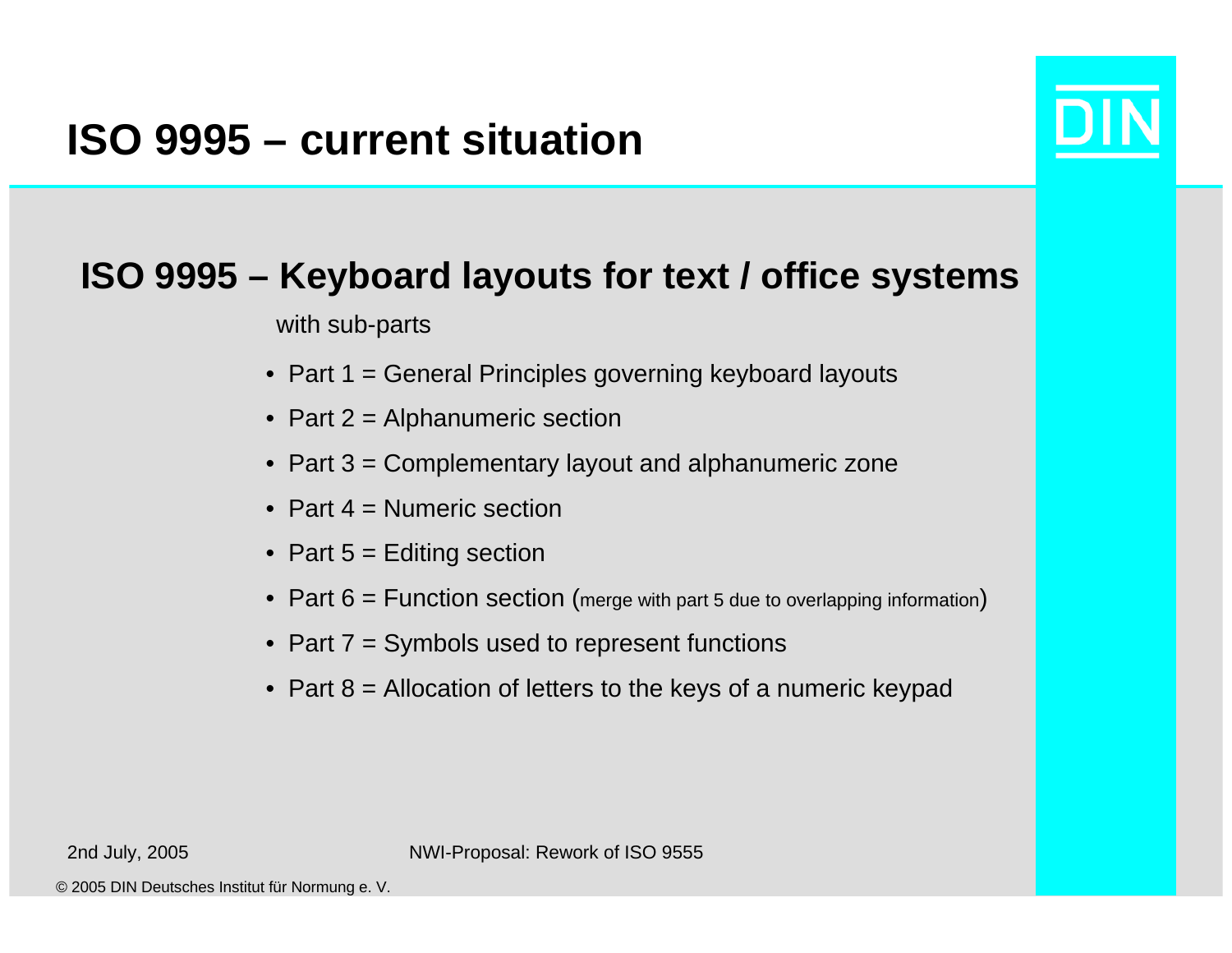

### **ISO 9995 – Part 1: General Principles - layout**

alphanumeric section = Zone ZA0, ZA1, ZA2, ZA3, ZA4 editing section = Zone ZE0, ZE1, ZE2 function section = Zone ZF0, ZF1, ZE2, ZF3, ZF4 numeric section = Zone ZN0, ZN1, ZN2, ZN3, ZN4, ZN5, ZN6

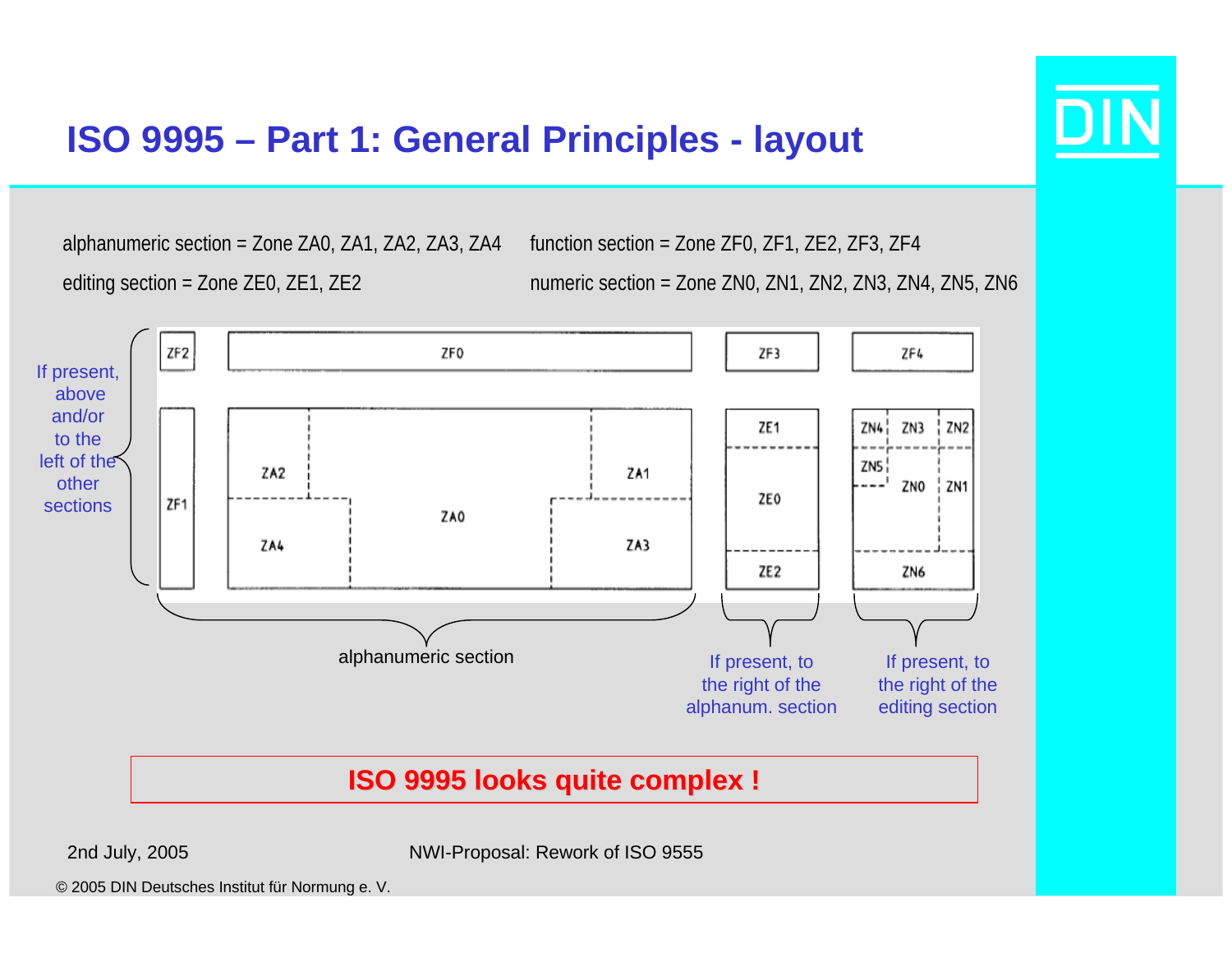Following market needs are identified and examples on the next pages show current products found on Internet:

- **Mobile IT products with keyboards**
- **Keyboard innovations**
- **Ergonomics aspects**
- **Globalization aspects**

2nd July, 2005 NWI-Proposal: Rework of ISO 9555

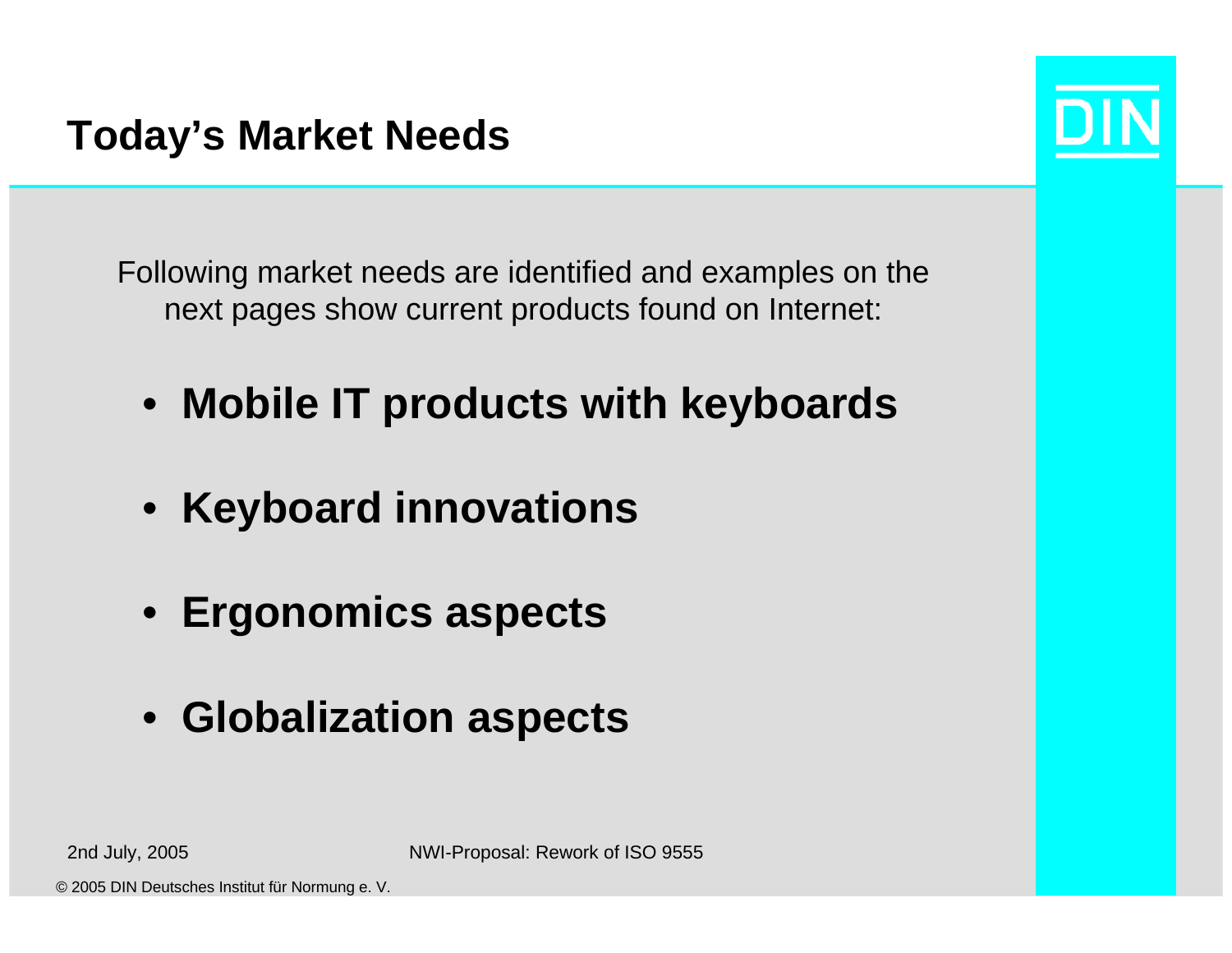# **Today's Market Needs - Mobile IT Products**







### Notebooks / Sub-Notebooks

### Virtual Keyboards





**Keyboards on mobile equipment Keyboards on mobile equipment contain an "edit zone" that is contain an "edit zone" that is not in compliance to ISO 9995 not in compliance to ISO 9995 due to spacing issues ! due to spacing issues !**

2nd July, 2005 NWI-Proposal: Rework of ISO 9555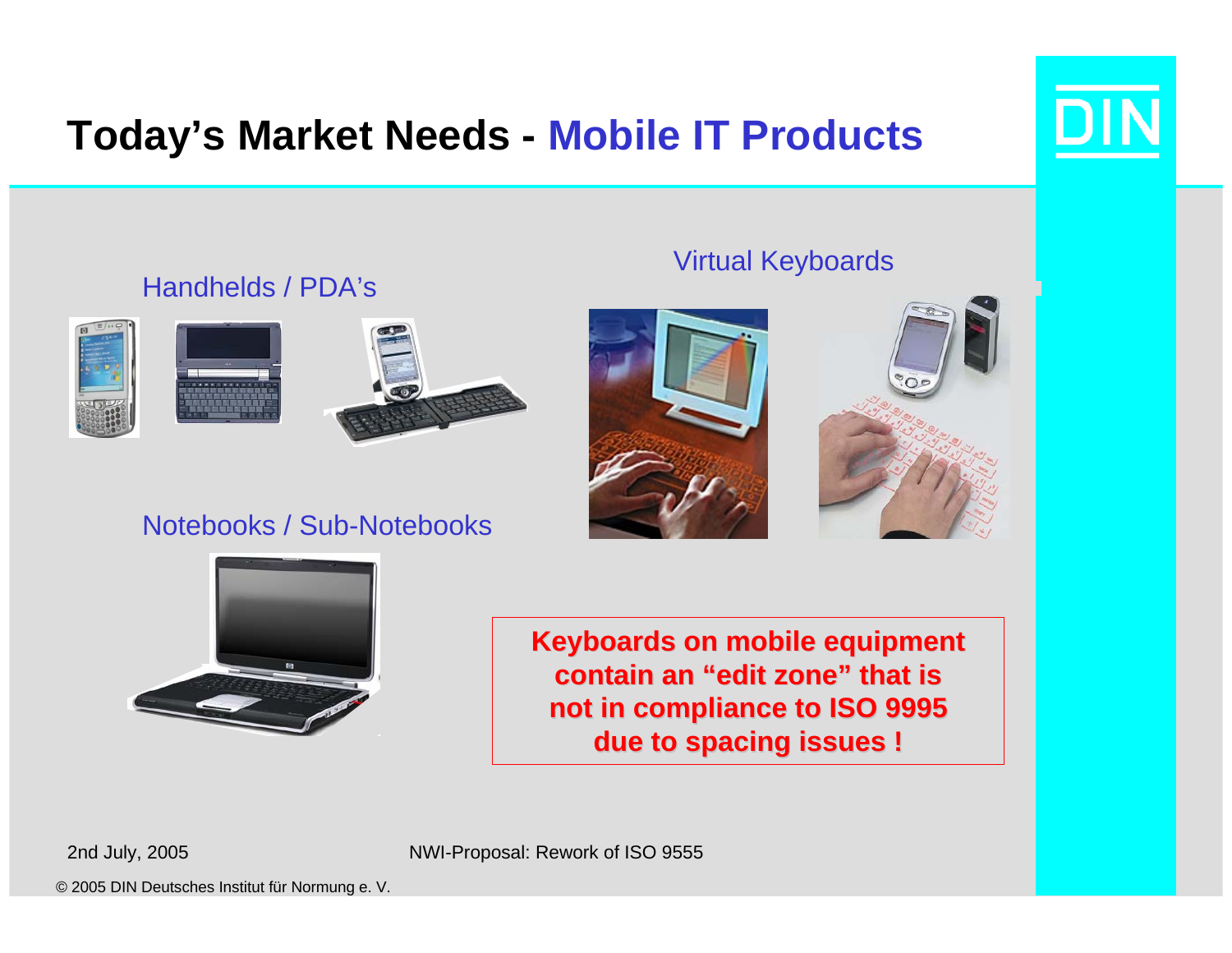# **Today's Market Needs - Keyboards innovations**

### Divided keyboards





Keyboards for specific market needs



#### Additional keys located on variable positions



**A more flexible Keyboards layout A more flexible Keyboards layout for Editing / Function keys helps for Editing / Function keys helps to bring innovative keyboards to bring innovative keyboards in compliance to ISO 9995 ! in compliance to ISO 9995 !**

2nd July, 2005 NWI-Proposal: Rework of ISO 9555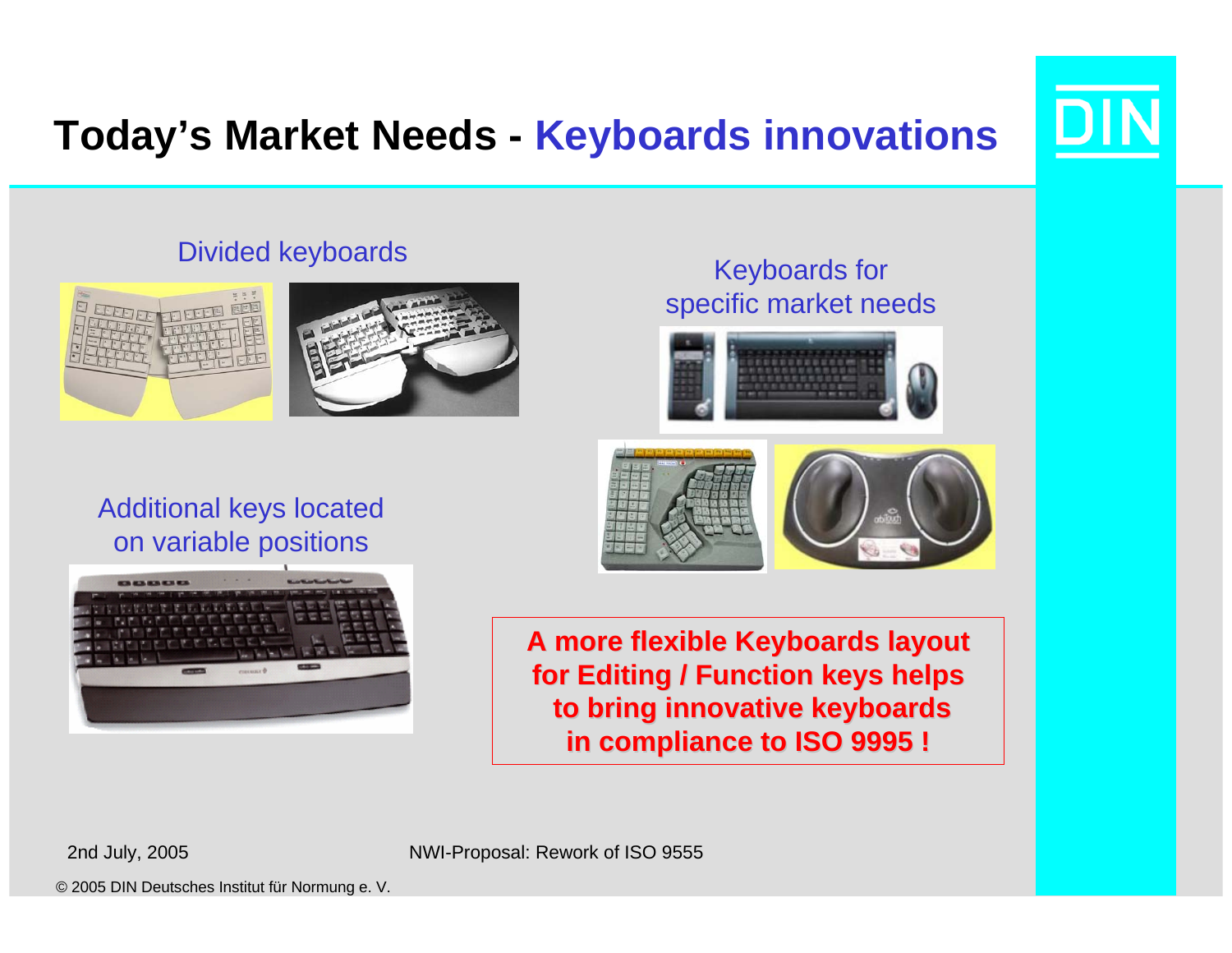# **Today's Market Needs – Ergonomics aspects**

**Actual user posture with ISO 9995 compliance keyboard and mouse**



**Saving space on right keyboard site allows a better user posture !**



**Current ISO 9995 Keyboard layout forces users to have a posture that may lead to long term health issues ! posture that may lead to long term health issues !**

**(Repetitive strain injury (RSI) like carpal tunnel syndrome, stress for tendons and nervesin the hand, wrist, arm and even shoulders and neck !**

2nd July, 2005 NWI-Proposal: Rework of ISO 9555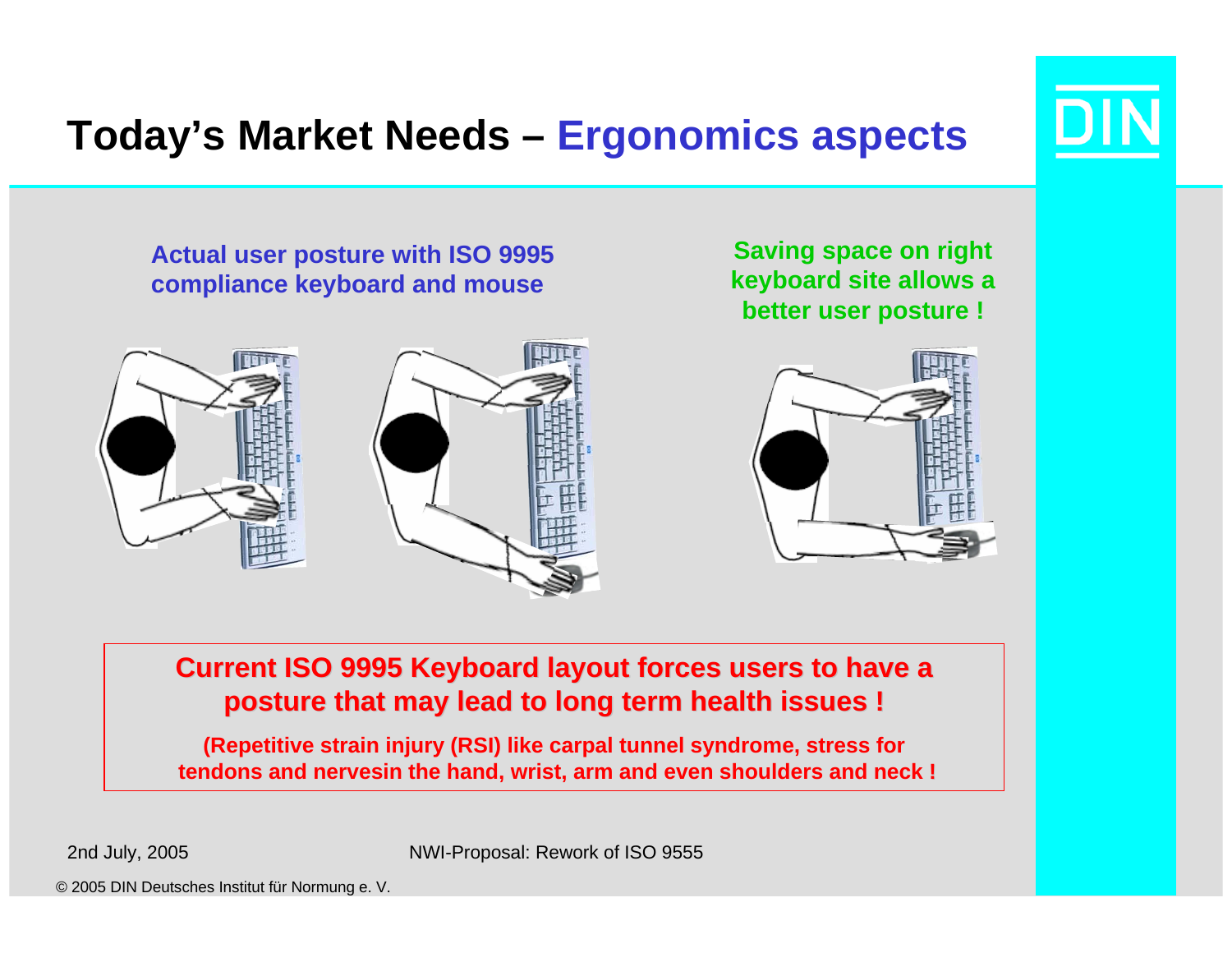

# **Today's Market Needs – Ergonomics aspects**





**Current ISO 9995 standard requires "level three markings" on a small keytop part "level three markings" on a small keytop part (1/3 on left part of keytop) for Group 1 symbols. (1/3 on left part of keytop) for Group 1 symbols.** 

**Group 2 markings got the same on the right keytop. Group 2 got the same on the keytop. Is Group 2 marking used at all today ? Is Group 2 marking used at all today ?**

2nd July, 2005 NWI-Proposal: Rework of ISO 9555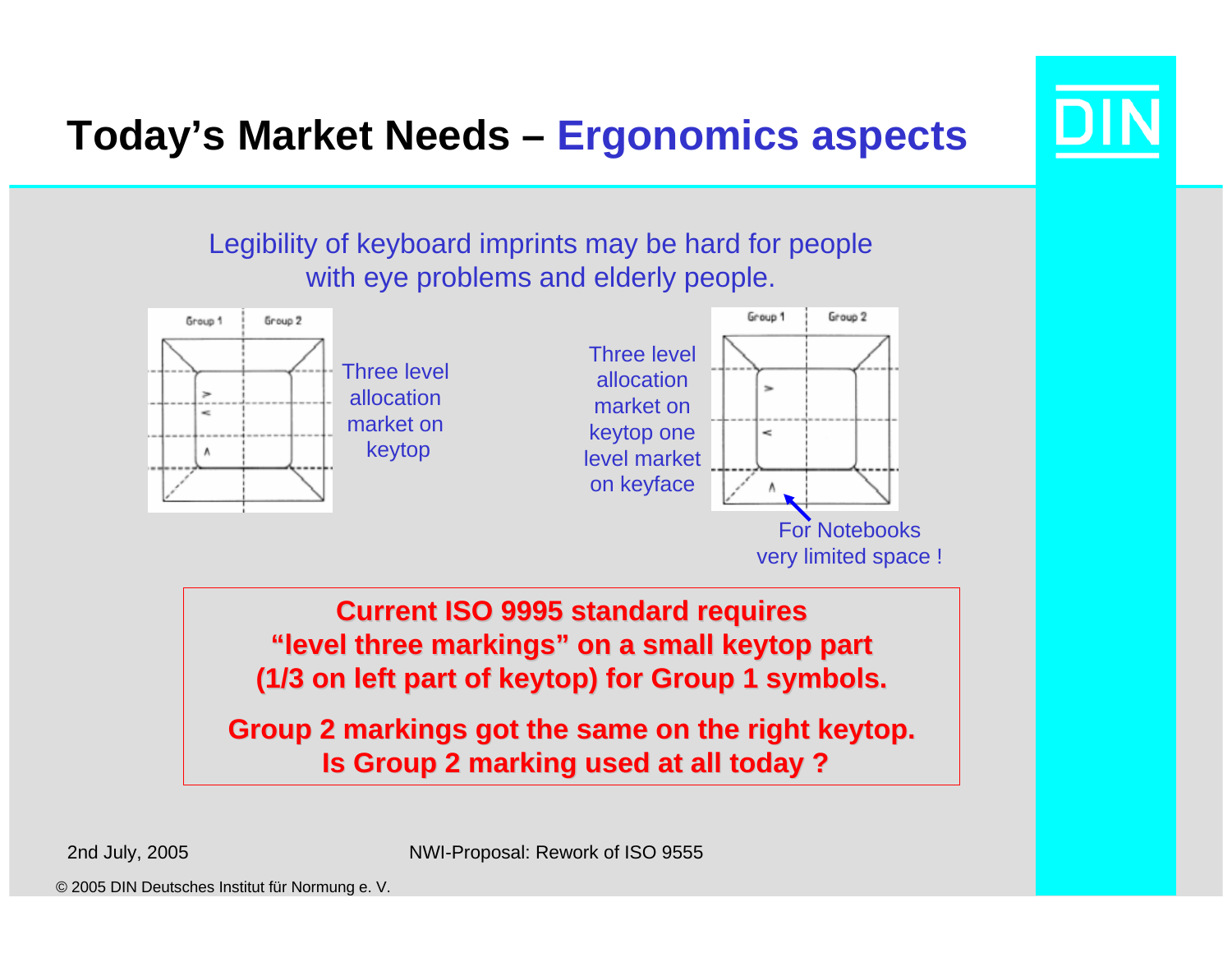

## **Today's Market Needs – Globalization aspects**

Purchasing agents in procurement departments in enterprise business want to get an easy overview about desired keyboard layouts without forced to read all possible country layout.



**Current ISO 9995 standard Current ISO 9995 standard do contain no reference for possible do contain no reference for possible national keyboard layouts? national keyboard layouts?**

2nd July, 2005 NWI-Proposal: Rework of ISO 9555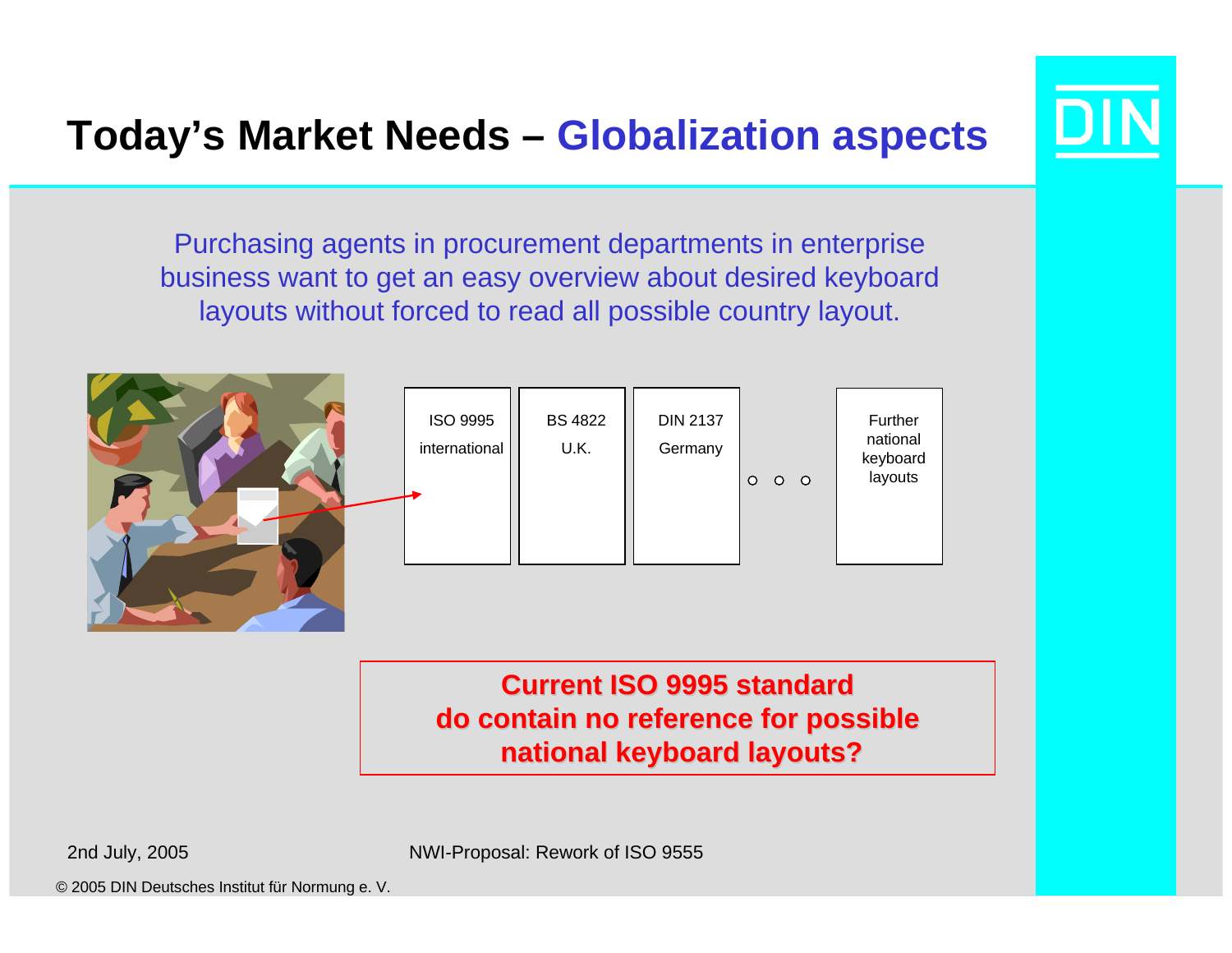

## **What if ISO 9995 won't be revised ?**

**Following scenarios could be possible:**

- ¾ **Keyboards covering special ergonomics requirements can not be in compliance to ISO 9995 and are excluded from this standard therefore !**
- ¾ **Mobile IT Equipment with keyboard can not be in compliance to ISO 9995 and are excluded from this standard therefore!**
- ¾ **More and more keyboard manufacturer are forced to ignore the voluntary ISO 9995 standard since innovations are restricted.**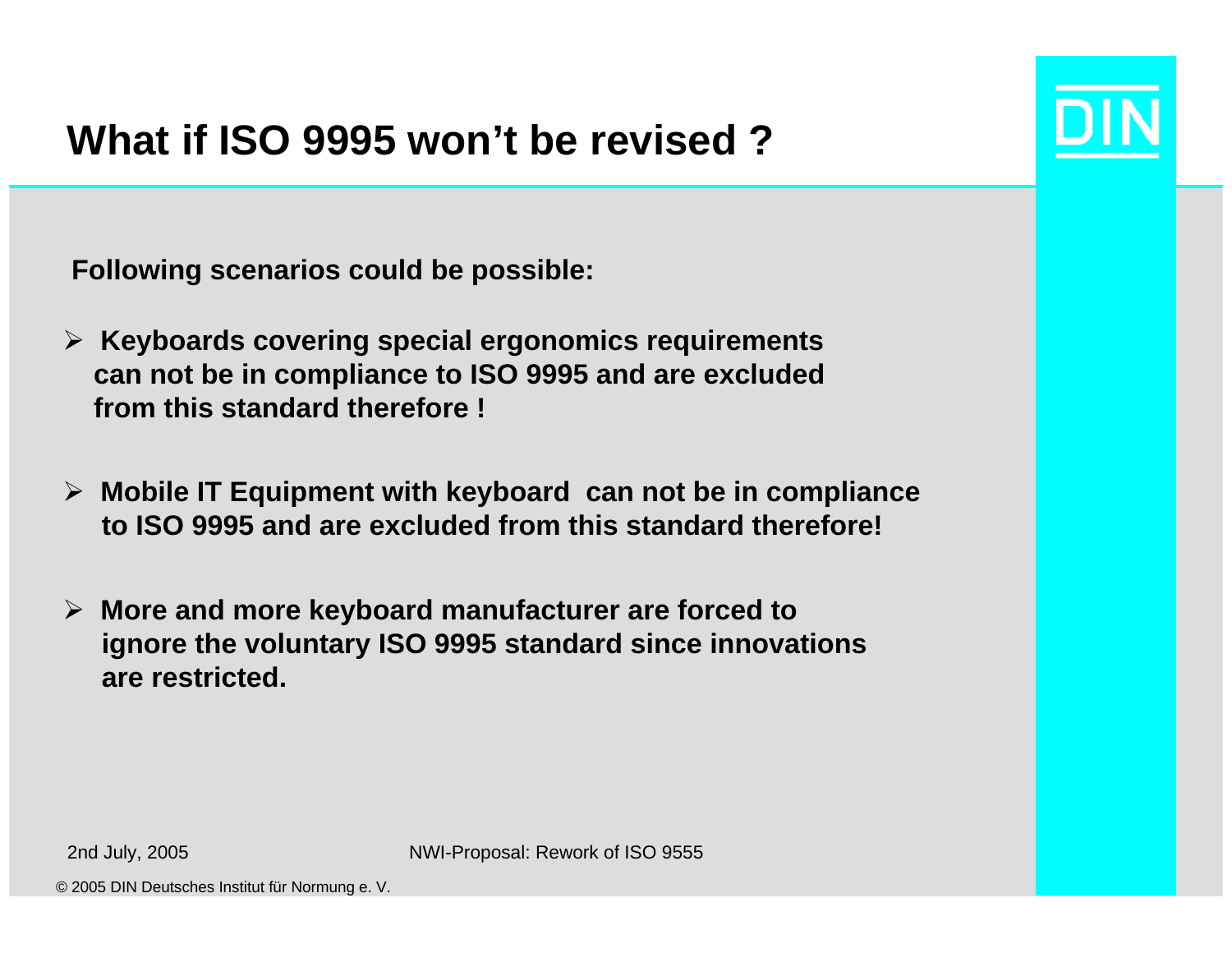### **Desired Keyboard Standard**

- 
- ¾ **Clear requirements for alphanumeric keyboard part. This strengthen this standard to allow a better adaptability.**
- ¾ **Possibility to locate Editing and Function Keys as suitable for tasks.**
- ¾ **Easy understandable and applicable standard (e.g. including references to national keyboard layouts.)**
- ¾ **IT Keyboard innovations in compliance to ISO 9995 possible**
- ¾ **Support ergonomics aspects for keyboards**
- ¾**Broad support in the market for ISO 9995 keyboard standard**